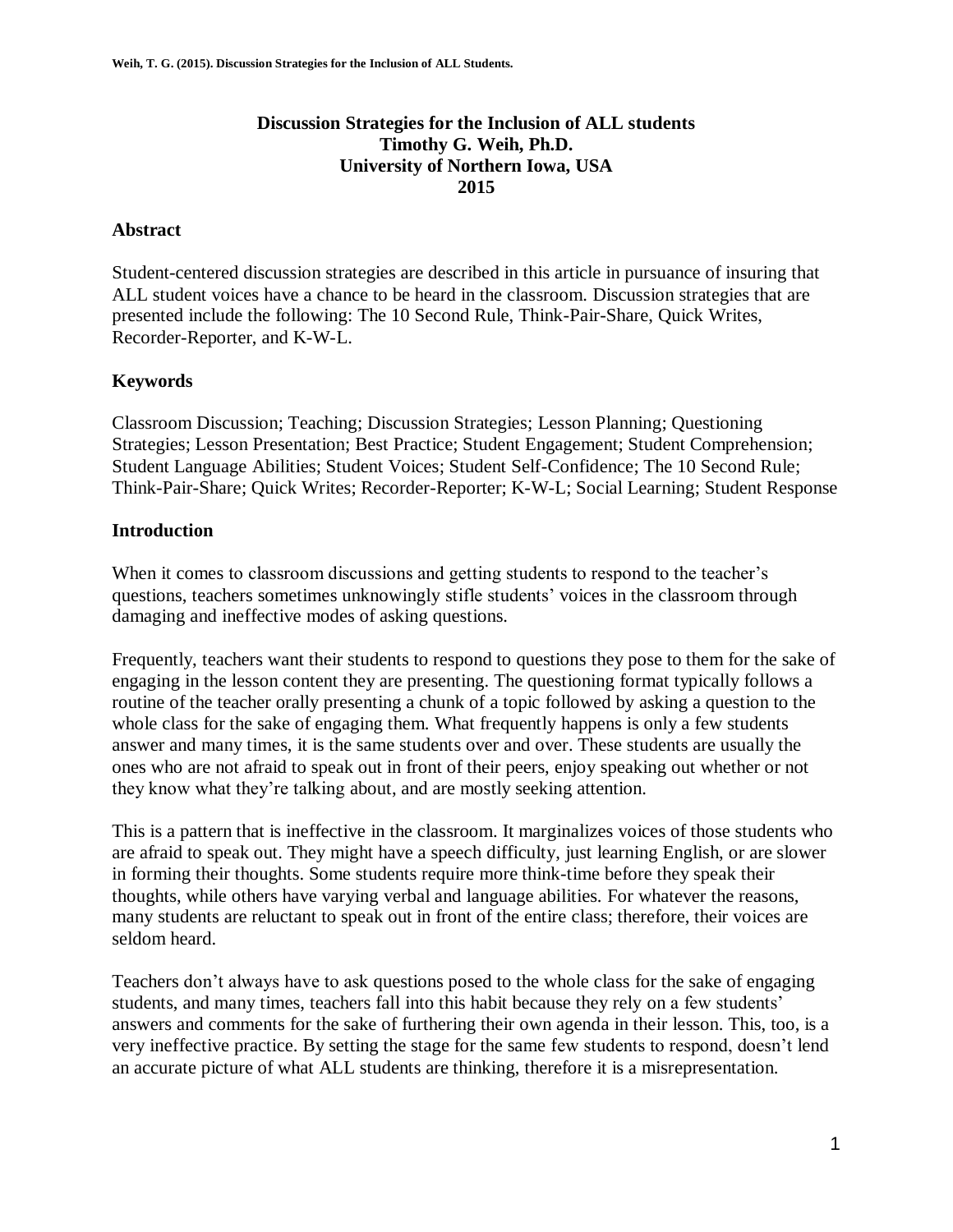Furthermore, when the teacher calls on these students to answer, this serves to validate whatever they say, which can be contradictory to the other students' thoughts and opinions.

Another very damaging discussion practice is for teachers to call on students to answer who either haven't volunteered, or are not paying attention. This is a method used to punish students for not paying attention and the thinking behind it is that the student will pay attention for fear of being called out. However, in reality, this practice only promotes animosity and fear in the classroom.

In addition, some teacher personality issues come into play. Does the teacher really care what students have to say? The teacher's attitude about the learning value of student discussion affects the authentic level of involvement he allows students to have. Some teachers may place a high value on what students have to say, while others are more focused on what THEY want to say and only put forth a question to further their own agenda.

The old habit of the teacher presenting lesson information and asking a few questions posed to the whole class along the way is a very ineffective mode of teaching. If teachers truly want students to engage in meaningful discussion aimed at furthering their understanding of the topic being taught, then teachers need to employ specific discussion strategies that promote this activity. The following discussion strategies serve to advance the process in which more students' voices will be heard, thereby leveling the playing field for students, who in the past, have been marginalized to the point of exclusion. After all, a lesson is a text, and all students should be given the best opportunity to respond to it (see Rosenblatt, 1982).

First of all, in order for students to effectively engage in these discussion strategies, it's important for them to either be sitting in small groups or in very close proximity to each other, rather than being spread out with some sitting alone. The learning objectives for all of the strategies are to promote student understanding and learning, build language abilities, and to nourish self-confidence in students through social learning engagement (see Vygotsky, 1978). These objectives are accomplished by setting the stage for students to think before they talk and by allowing for more students' voices to be heard.

# **The 10 Second Rule**

The 10 Second Rule (adapted from Batterson, 2008) is a discussion strategy that is implemented before a teacher's presentation in pursuance of allowing students to review a main point previously covered, introduce a new concept, allow students during a lesson presentation to discuss a concept together, or at the conclusion of a lesson, to quickly summarize what was learned (in the students' opinions). The teacher simply asks students to discuss with each other (this is a very open-ended directive) for 10 seconds their thoughts about… (The teacher poses orally a very brief discussion prompt). While the students are talking with each other, the teacher walks among them and listens to some of the comments, but these student-made comments are used only for giving the teacher information about what the students understand; they're not used for calling on individual students to report out to the class. The teacher, however, should orally summarize to the class what he heard, emphasizing the main ideas or concepts. This strategy is employed when the teacher wants students to respond very quickly to a question.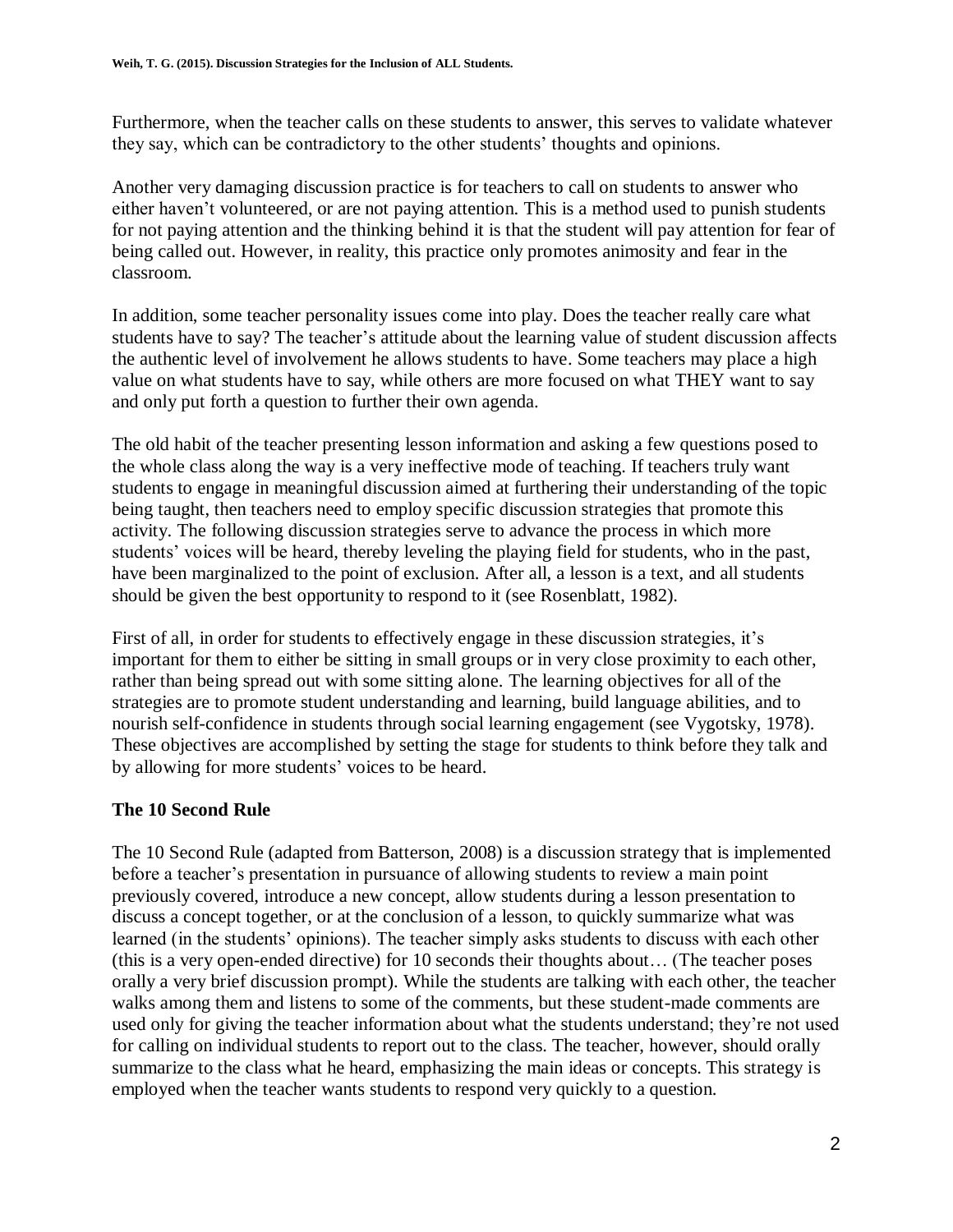#### **Think-Pair-Share**

Think-Pair-Share (adapted from Lyman, 1981) is a discussion strategy that is most effectively applied during a lesson when the teacher wants to give students time to cognitively process a concept that is being taught, or after a lesson when the teacher wants students review what they think they have learned, and then to orally express their thoughts with peers for the purpose of social learning to take place. To implement the strategy, the teacher introduces a question prompt and asks students to think, without talking, about their response to the question. While the students are thinking, the teacher counts in his head for about 20 seconds, after which he then tells his students to turn to a partner and share their thoughts. As with the previous strategy, while the students are talking with each other, the teacher walks among them and listens to some of the comments, but these student-made comments are used only for giving the teacher information about what the students understand; they're not used for calling on individual students to report out to the class. The teacher, however, should orally summarize to the class what he heard, emphasizing the main ideas or concepts. This strategy is put into action when the teacher wants students to respond to their understanding of a concept or main point, after giving it some deeper thought.

#### **Quick Writes**

Quick Writes (adapted from Brozo & Simpson, 2007) is a discussion strategy in which students first write their thoughts and then share in small groups. The strategy is most effectively performed prior to a lesson either for the purposes of reviewing a topic that was previously taught, or for introducing a new topic. To implement this strategy the teacher first asks students to prepare a loose piece of paper with their names on it explaining that they're going to write their thoughts on the paper but they don't have to use correct writing mechanics, but instead, to write however they want to. They can make lists of words, sketches, or whatever they want to for the sake of expressing their thoughts. If they don't know what to write, they can just sit and think about the topic, and then during the sharing time, they can write ideas that were sparked by others. The teacher explains that they're going to write for about 2-3 minutes, after which they are going to share their Quick Writes in small groups. During the sharing, the students are free to change their writing however they want to, but instead of erasing, they should just draw a line through what they want to change. The teacher further explains that he just wants to see what their thoughts are, and when they are done sharing, he will collect the papers. Next, the teacher displays the question prompt for all students to see; he then asks students to write for a few minutes. The teacher should have a general idea of about how much he wants students to write; keeping this information to himself, but looking at most students' papers, and when it looks like most students have reached his goal, give the students a time warning by telling them they have about two minutes left for writing their last thoughts down. Following the writing, the teacher tells students to take turns sharing their Quick Writes in their small groups. As with the previous strategies, while the students are talking with each other, the teacher walks among them and listens to some of the comments, but these student-made comments are used only for giving the teacher information about what the students understand; they're not used for calling on individual students to report out to the class. This strategy is carried out when the teacher wants students to respond to their understanding of a concept or main point, after giving it some deeper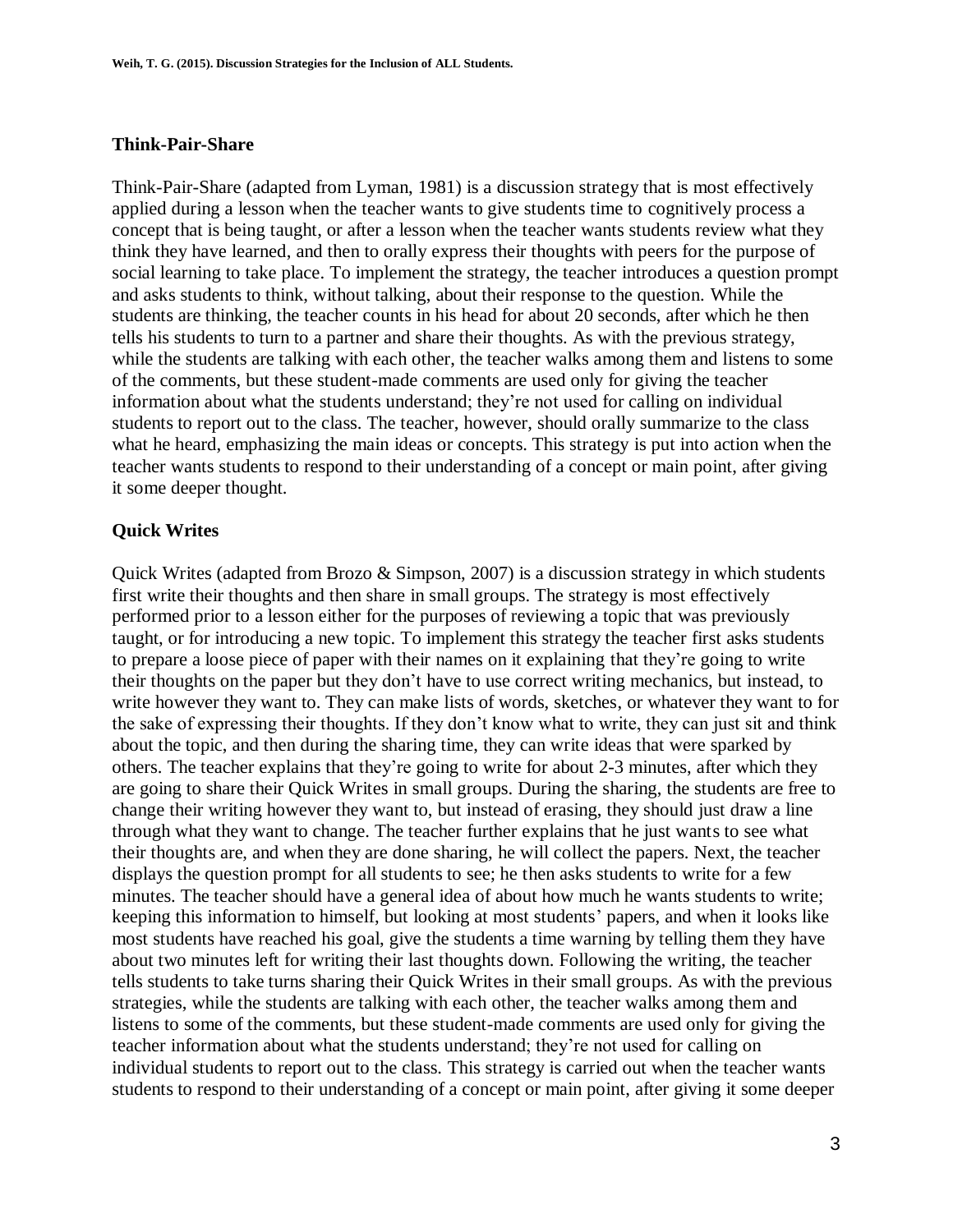thought, for the purposes of preparing students for comprehending the lesson the teacher is about to cover. The teacher collects the students' papers at the conclusion of the lesson and reviews them to gain further insight into student learning. This information can then be applied in future, follow-up lesson planning.

# **Recorder-Reporter**

The Recorder-Reporter Strategy is my own original creation. In this discussion strategy, students share their thoughts within a small group about a question that the teacher has posed following a lesson that he has taught. Before discussion begins, a student from each small group volunteers to be the Recorder-Reporter for the group. This person jots down the main points raised by the group, and then later, reports out to the class. This strategy works best if each group has a different question, and if everyone in the group is responsible for writing down the main points even if they're not the Recorder-Reporter. This way, all are responsible for listening and writing. Each person in the small groups writes on his own paper to be handed into the teacher. This practice also reinforces to the students the importance of their conversation and keeps each one accountable. If a student does not agree on a talking point with the group, then he can simply write his own opinion on his paper, however, he doesn't share this when the Recorder, Reporter reports out to the class. During the reporting out to the class, the teacher should keep his own opinions and comments to himself. This is a time for students to be heard, not the teacher. The teacher should validate students' responses by simply telling them in positive terms that they did a good job.

# **K-W-L**

The student-centered discussion strategy of K-W-L (adapted from Ogle, 1986), an acronym that stands for "What we Know," "What we Want to Learn," and "What we Learned)," is best put into action prior to a lesson for the sake of focusing student attention, and then after a lesson to stimulate student reflection. To implement the strategy, the teacher first tells students to prepare a loose piece of paper with their names on it and a chart with the heading of whatever topic the teacher is planning to cover, along with three columns labeled from left to right respectively with K, W, and L. The teacher explains to the students that the "K" represents what they think they already know about the topic, the "W" represents what they would like to know about the topic, and the "L" represents what they learned about the topic after the lesson. It is best for the teacher to display an example of a chart already completed on a different topic, so that students are very clear about what the chart looks like and the content it contains. Next, the teacher explains to the students to work in small groups to discuss the chart together, but each student is responsible for writing into his own chart. This way, all are responsible for listening and writing. Each person in the small group writes on his own paper to be handed into the teacher. This practice also reinforces to the students the importance of their conversation and keeps each one accountable and engaged. If a student doesn't agree on a talking point with the group, then he can simply write his own opinion on his paper. The teacher tells the students to discuss and write in information for the "K" and "W", but to leave the "L" blank until after the lesson. Then, at the conclusion of the lesson, the teacher has the students discuss what they think they have learned and record this information into the "W" column on their charts. The teacher collects the